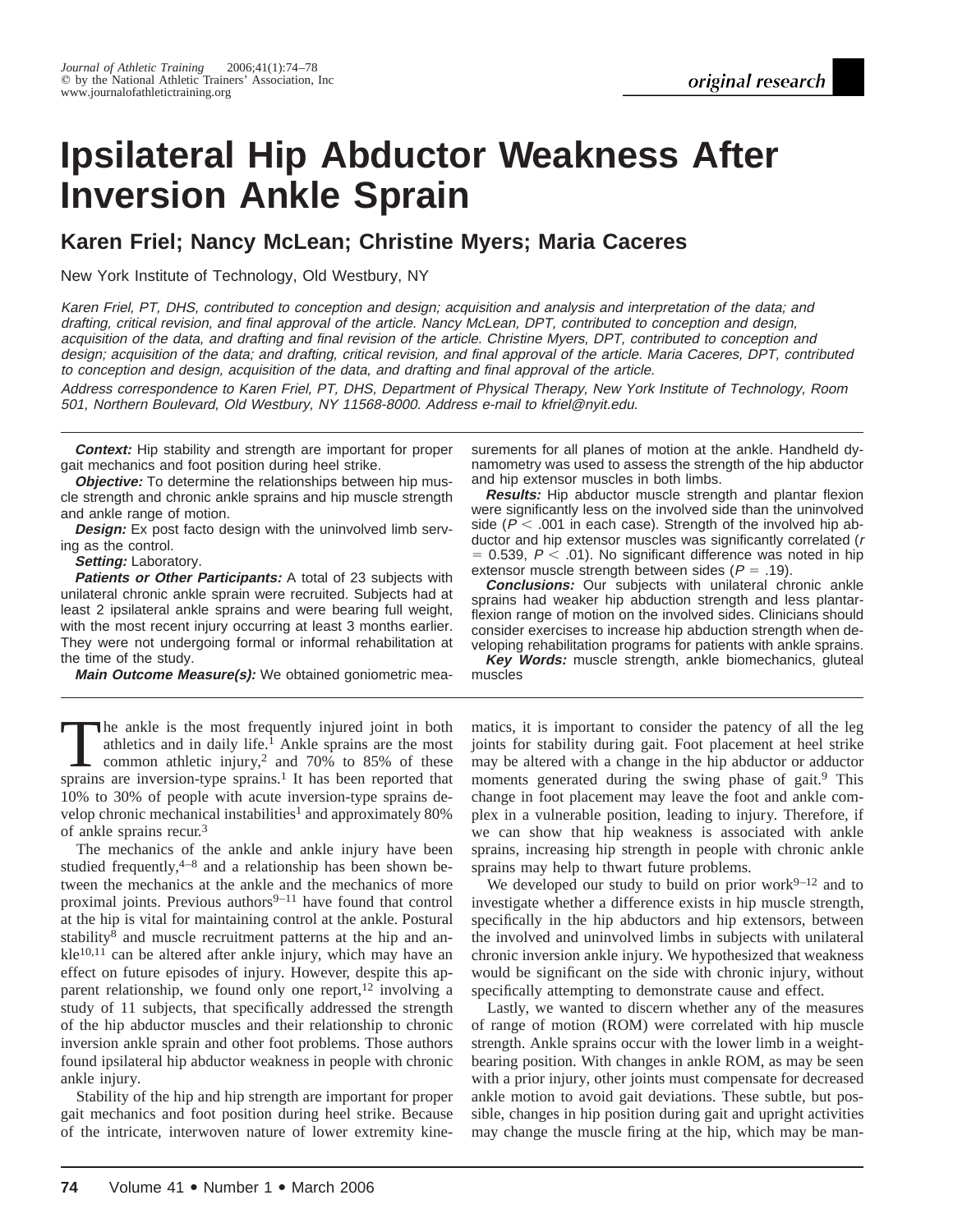|  |  | Table 1. Strength and Range-of-Motion Differences* |  |
|--|--|----------------------------------------------------|--|
|--|--|----------------------------------------------------|--|

|                                 | Involved Limb,<br>Mean $\pm$ SD | Uninvolved Limb,<br>Mean $\pm$ SD |        | P    | Power     | <b>SEM</b> |
|---------------------------------|---------------------------------|-----------------------------------|--------|------|-----------|------------|
| Hip abductors (N)               | $246.96 \pm 53.11$              | $266.68 \pm 54.04$                | $-3.8$ | .001 | <b>NA</b> | 5.23       |
| Hip extensors (N)               | $237.67 \pm 54.34$              | $246.19 \pm 53.69$                | $-1.3$ | .19  | .25       | 6.31       |
| Passive plantar-flexion ROM (°) | $45.1 \pm 12.9$                 | $48.8 \pm 10.7$                   | 2.2    | .04  | $NA^*$    | 1.68       |
| Passive dorsiflexion ROM (°)    | $17.6 \pm 9.0$                  | $20.1 \pm 8.7$                    | 1.7    | .11  | .36       | 1.49       |
| Passive inversion ROM (°)       | $27.6 \pm 9.3$                  | $26.6 \pm 12.0$                   | $-.43$ | .67  | .07       | 2.43       |
| Passive eversion ROM (°)        | $9.3 \pm 4.89$                  | $8.2 \pm 5.4$                     | $-1.0$ | .33  | .16       | 1.10       |

\*NA indicates not applicable; ROM, range of motion.

ifested as changes in strength. Although further research investigating electromyographic activity would be needed to reach a conclusion, our preliminary, exploratory study was designed to look for changes in hip strength that may be associated with changes in ankle ROM.

# **METHODS**

#### **Subjects**

We used an ex post facto design to assess differences in hip strength and ROM in subjects between the involved and uninvolved sides. A convenience sample of 23 people between the ages of 18 and 52 years (age =  $26.65 \pm 8.35$  years) was recruited through flyers. The average time since the most recent injury was  $2.96 \pm 1.8$  years, and the average number of ankle sprains was  $3.48 \pm 2.59$  episodes. Inclusion criteria consisted of history of at least 2 ankle sprains to the same side without injury to the contralateral ankle, no trauma to the lower extremities for the 3 months prior to the study, full weight bearing without antalgia, and subjective reports that functional use of the ankle had maximized or plateaued since the last injury. Inclusion criteria were purposely kept loose to obtain a large number of subjects who might not recognize persisting impairments. Exclusion criteria consisted of current formal or informal rehabilitation to the ankle, history of neuromusculoskeletal disease, or prior surgery to the back or legs.<sup>8</sup> This study was approved by the Institutional Review Board of New York Institute of Technology, which also approved the informed consent document signed by each subject.

Each subject completed a demographics questionnaire, and then the measurement protocol began, with the participant's uninvolved limb serving as the control. All measurements were taken twice and averaged. Low<sup>13</sup> reported that repeating goniometric measures and calculating an average is more reliable than taking 1 measurement. The therapist performing the measures was unaware of which limb was involved. Because of prior published reports of poor interrater reliability for subtalar inversion and eversion,<sup>14</sup> 1 examiner (K.F.) performed those measures. The intraclass correlation coefficient (3,1) for intratester reliability was .96 for inversion and .86 for eversion.

#### **Measurement Tools**

**Muscle Strength.** Strength of the hip abductor muscles was measured with a handheld dynamometer (model 01160 Nicholas dynamometer; Lafayette Instruments, Lafayette, IN) as the supine participant abducted against resistance. Handheld dynamometry for assessment of lower extremity muscle strength has been shown to have acceptable validity and in-

tertester reliability.15,16 Strength of the hip extensor muscles was measured with a handheld dynamometer with subjects lying on the side contralateral to the limb being tested. The participant extended the hip against resistance with the knee flexed. For both measurements, the dynamometer was held just proximal to the knee joint, with the hip in neutral rotation. Strength was recorded in Newtons, as depicted on the digital display of the dynamometer. To obtain the measure, an isometric hold was performed for 4 seconds against maximal resistance. Subjects were given a 1-minute rest between the 2 trials.

**Range of Motion.** Range of motion, using a standard goniometer, was performed for dorsiflexion and plantar flexion according to the procedures outlined by Palmer and Epler<sup>17</sup> and for subtalar inversion and eversion according to Elveru et al.18 Motion was recorded in degrees. High intertester reliability  $(r < .75)$  has been established in measures of the ankle in children with spastic cerebral palsy.<sup>19</sup> Rothstein et al<sup>20</sup> found high intertester reliability for lower extremity measures  $(r = .57 \text{ to } .80).$ 

#### **Data Analysis**

Data were recorded, entered into a spreadsheet, and analyzed by SPSS (version 10.0 for Windows; SPSS Inc, Chicago, IL). Paired *t* tests, with a 1-tailed alpha level of .05, were used to detect strength and ROM differences in each subject between the involved and uninvolved limbs. Bivariate correlational analysis was performed for all measured variables.

# **RESULTS**

#### **Tests of Differences**

Strength of the hip abductors was significantly weaker on the involved side than on the uninvolved side ( $P < .001$ ) (Table 1). No significant statistical difference was noted in hip extensor strength between sides  $(P = .19)$ . Plantar-flexion ROM was significantly less in the injured limbs ( $P < .004$ ).

# **Correlational Analysis**

Strength in individuals was closely correlated from one hip to the other (hip abductors  $r = .890$ ,  $P < .001$ ; hip extensors  $r = .843$ ,  $P < .001$ ) and also in strength of involved hip extensors to involved hip abductors ( $r = .539, P < .01$ ) (Table 2). Additionally, a significant correlation was seen between involved plantar-flexion ROM and involved inversion ROM (*r*  $=$  .462,  $P <$  .026) for individual participants. Other significant findings were as expected but unimportant for this analysis.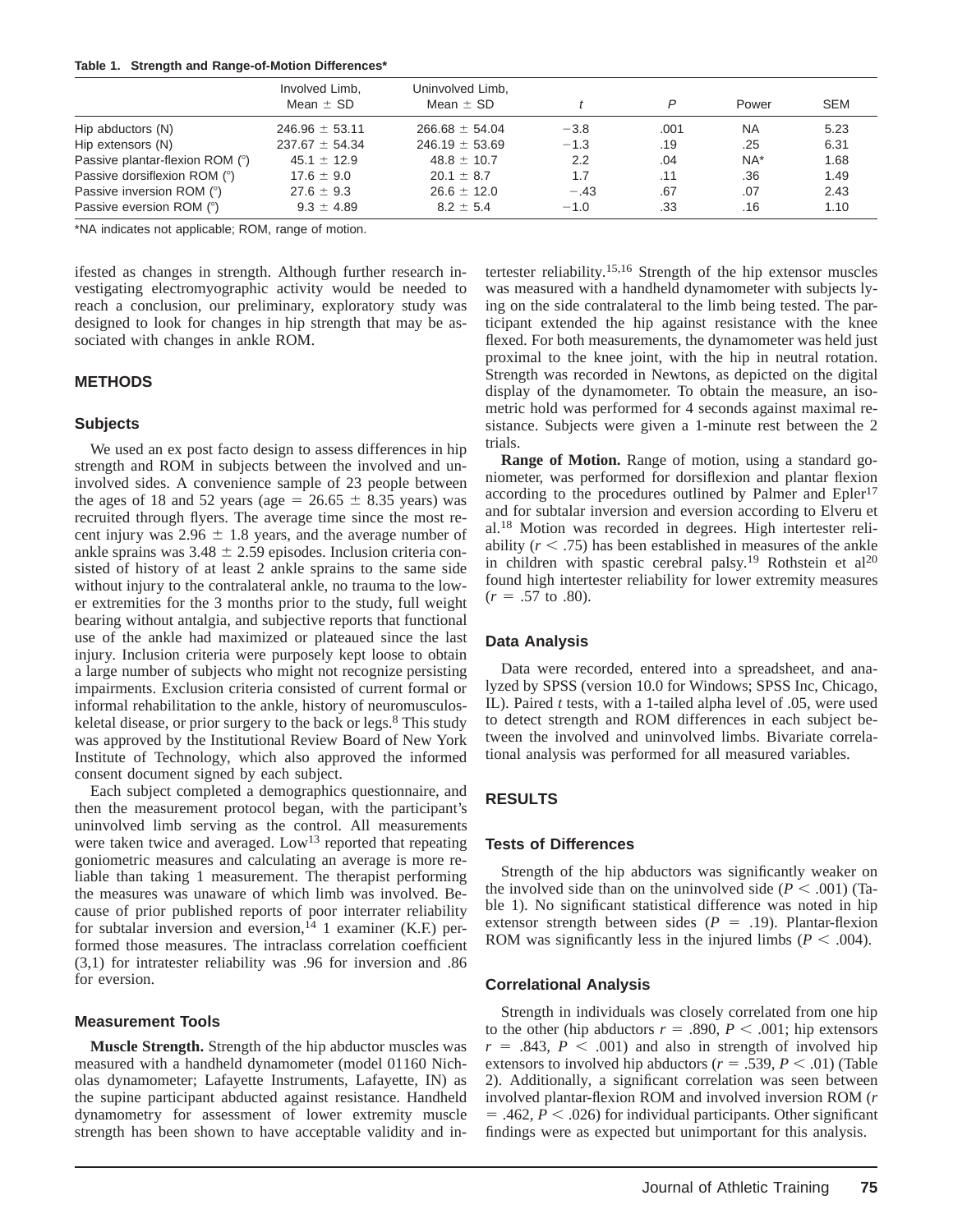#### **Table 2. Pearson Coefficients\***

|                                                         | Passive Plantar-Flexion<br><b>ROM</b> |                   | Passive Inversion<br><b>ROM</b> |                   | Hip Abductor Strength |                    | Hip Extensor Strength |                    |
|---------------------------------------------------------|---------------------------------------|-------------------|---------------------------------|-------------------|-----------------------|--------------------|-----------------------|--------------------|
|                                                         | Uninvolved<br>Limb                    | Involved<br>Limb  | Uninvolved<br>Limb              | Involved<br>Limb  | Involved<br>Limb      | Uninvolved<br>Limb | Involved<br>Limb      | Uninvolved<br>Limb |
| Uninvolved-limb passive plantar-flexion ROM<br>P Valuet | 1.00<br><b>NA</b>                     |                   |                                 |                   |                       |                    |                       |                    |
| Involved-limb passive plantar-flexion ROM<br>P Value    | .79<br>.00                            | 1.00<br><b>NA</b> |                                 |                   |                       |                    |                       |                    |
| Uninvolved-limb passive inversion ROM<br>P Value        | $-.04$<br>.84                         | .02<br>.93        | 1.00<br>NA.                     |                   |                       |                    |                       |                    |
| Involved-limb passive inversion ROM<br>P Value          | .18<br>.41                            | .46<br>.03        | .42<br>.05                      | 1.00<br><b>NA</b> |                       |                    |                       |                    |
| Involved-limb hip abductor strength<br>P Value          | .14<br>.53                            | $-.09$<br>.70     | .36<br>.10                      | $-.01$<br>1.0     | 1.00<br><b>NA</b>     |                    |                       |                    |
| Uninvolved-limb hip abductor strength<br>P Value        | $-.16$<br>.46                         | $-.31$<br>.15     | .33<br>.12                      | .02<br>.92        | .89<br>.00            | 1.00<br><b>NA</b>  |                       |                    |
| Involved-limb hip extensor strength<br>P Value          | $-.07$<br>.74                         | $-.17$<br>.45     | .20<br>.35                      | .14<br>.51        | .54<br>.01            | .70<br>.00         | 1.00<br><b>NA</b>     |                    |
| Uninvolved-limb hip extensor strength<br>P Value        | $-.24$<br>.27                         | $-.39$<br>.07     | .15<br>.49                      | .07<br>.76        | .52<br>.01            | .75<br>.00         | .84<br>.00            | 1.00<br><b>NA</b>  |

\*ROM indicates range of motion; NA, not applicable.

†Indicates 2-tailed P value.

# **DISCUSSION**

Ankle sprains comprise a large percentage of injuries to patients seen in rehabilitation settings. Many authors have investigated the causes of ankle sprain and its sequelae. Given that the recurrence rate of ankle sprains is so high, $3$  it seemed plausible to us to investigate confounding factors that may be contributing to repeat injuries. Anecdotal reports have linked proximal weakness with ankle sprain, but we found only 1  $group<sup>12</sup>$  that noted hip abductor weakness as an associated factor in recurrent ankle sprain. Several prior groups $6,7,11,21$  have established a link between altered function at the ankle joint and altered function at the hip joint.

According to Robbins and Waked,<sup>4</sup> lateral ankle sprains ''occur during foot contact on landing or locomotion associated with either unanticipated foot placement on a sloped surface or inappropriate positioning of the foot in space before contact with a surface.'' According to MacKinnon and Winter,<sup>9</sup> errors in foot placement are corrected at the subtalar or hip joint, which work in synergy; small errors in foot placement are corrected distally by the musculature of the foot, whereas large errors are corrected at the hip. Interactions between the supporting foot and hip musculature permit various strategies to be used to maintain balance. Control of pelvic motion is critical to maintaining total body balance because the weight of the head, arms, and trunk acts downward through the pelvis. Dynamic balance of the head, arms, and trunk about the supporting hip depends on the control of pelvic motion by the hip musculature.<sup>9</sup>

During normal ambulation, the gluteus medius muscle provides support to the hip in the frontal plane. It is particularly active from the time of foot flat to midstance in the gait cycle.9,22 Additionally, foot placement depends on hip adductor and abductor moments generated during the swing phase of gait.9 Subtalar inversion moments occur in response to medial foot placement errors.<sup>9</sup>

According to Cerny,<sup>22</sup> weakness in a stabilizing muscle, such as the gluteus medius, may produce deviations in joint motion and subsequent loss of stability. Our findings of weaker hip abductors in the involved limb of people with chronic ankle sprains supports this view22 of a potential chronic loss of stability throughout the kinetic chain or compensations by the involved limb, thus contributing to repeat injury at the ankle.

After lower limb ligamentous injuries, dynamic postural stability of the lumbopelvic complex decreases.<sup>8</sup> The ability to detect motion in the foot and ankle is necessary to make the proper balance corrections in response to deviations in the center of gravity. These corrections, or postural sway, keep the center of mass of the body within the base of support during the gait cycle.23 Small postural sway adjustments can be amplified and used as ankle strategies in maintaining balance. An ankle strategy is the use of the ankle to control for balance perturbations. During changes in balance, excessive lateral displacement of the center of gravity will result in increased lateral sway. This lateral sway causes the lateral border of the foot to act as a fulcrum, with subsequent inversion of the ankle.24 When the ankle is unable to compensate adequately for this lateral sway, then a hip strategy is initiated, $2<sup>3</sup>$  which helps to prevent the ankle from excessive inversion movement. Bullock-Saxton6 postulated that altered sensation in one joint can lead to muscle function changes in another, more proximal joint. If the firing, recruitment, and strength of the hip abductor muscles in people with ankle sprains have been altered because of the distal injury, the frontal-plane stability normally supplied by this muscle is lacking, and the risk for repeat injury increases. Weak hip abductors are unable to counteract the lateral sway, and an injury to the ankle may ensue.

The hip adductors initiate a lateral pelvic tilt during early double support in response to the lateral displacement of the mass of the head, arms, and trunk. For the remainder of stance, the hip abductors work to control the lateral pelvic tilt.<sup>9</sup> Hence, in the presence of hip abductor muscle weakness, the position of the foot at initial contact may be more adducted than normal. MacKinnon and Winter<sup>9</sup> found that the body uses several strategies to control body balance, and both distal and proximal components contribute to the fine tuning of the center-ofmass location as it relates to the support limb. Increases in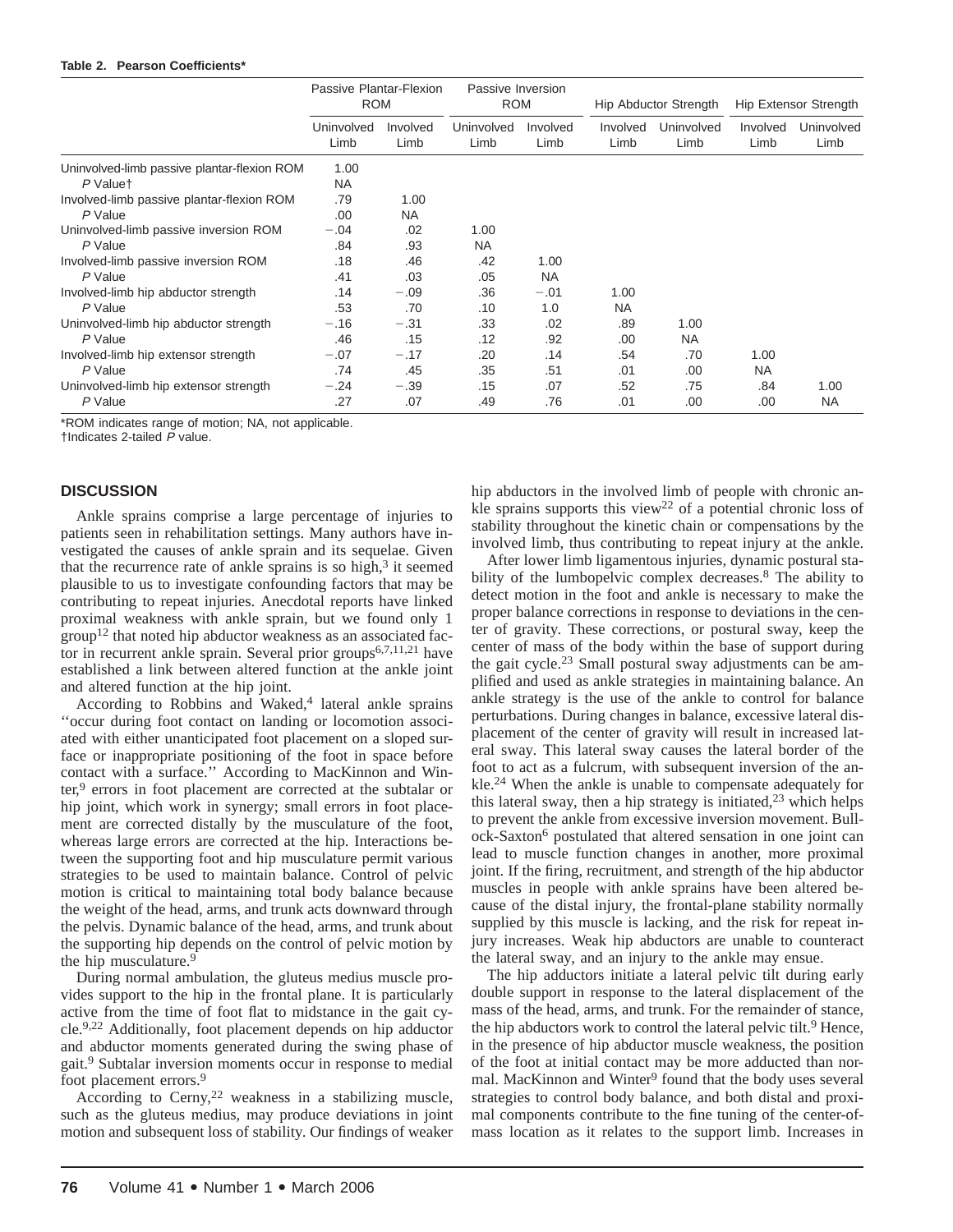subtalar inversion were associated with decreased hip abduction.

Our results on hip extensor strength did not reveal a statistically significant difference between the involved and uninvolved limbs of subjects with unilateral ankle instability. Although another author<sup>6</sup> has established a relationship between decreased vibration sense at the ankle and increased recruitment time for the gluteus maximus in a group of people with prior history of ankle sprains, strength differences are not apparent after ankle sprain. Because inversion ankle sprain is an injury that occurs primarily in the frontal plane, perhaps the hip extensors, which function primarily in the sagittal plane of motion, have less of a role in stability during hypersupination than do the hip abductors. Therefore, the strength of the hip extensors may be less affected and involved in this injury.

We also investigated whether ROM differences are associated with ankle injury. We found a significant decrease in passive ROM for plantar flexion of the involved limb compared with the uninvolved limb. According to Cerny, $2<sup>2</sup>$  "because gait is not a static but a dynamic event, joint postures in one phase of gait tend to influence postures in the following phase.'' Perhaps decreased plantar-flexion ROM during late stance affects positioning during the next phase of gait, or swing phase, when foot placement during initial contact is determined. An explanation for decreased plantar-flexion ROM was offered by Liu et al.25 They suggested that decreased ROM after ankle sprain could be related to formation of scar tissue. With the foot in the anatomical position, the anterior talofibular ligament runs essentially horizontally, but when the foot is plantar flexed, the ligament is nearly parallel to the long axis of the leg.26 It is only in this plantar-flexed position that the ligament comes under strain and is vulnerable to injury, particularly when the foot is inverted.26 Because of the nature of the fiber orientation of the anterior talofibular ligament, becoming taut in plantar flexion, scarring (which could occur with repeated inversion ankle sprains) with subsequent decreased flexibility as suggested by Liu et al,<sup>25</sup> can limit ROM into plantar flexion.

A correlation was noted between hip abductor and hip extensor strength on the involved side. This finding is not surprising, given that these muscles often function together during postural reactions, stance, and gait.22 We also found a significant correlation between plantar-flexion ROM and inversion ROM on the involved side. The ankle joints work in concert to produce functional movement patterns, with inversion being an accessory motion to plantar flexion; both motions are implicated in an inversion ankle sprain.27 Given these interrelationships involving muscle strength and ROM and their combined role in the mechanism of injury, it was not surprising to find a correlation between the motions. However, it is important to note that our strength measures were taken in an open kinetic chain position and, thus, extrapolation to closed chain situations is limited.

# **LIMITATIONS**

Some limitations were associated with this study. First, because we used a retrospective design, we do not know whether the ankle injury caused weakness to the hip musculature or vice versa. A prospective study of injury-free participants would be needed for that analysis. Second, a control group of people without ankle injury should have been studied to determine if there are contralateral differences in hip strength in

a similar population. Further research should be conducted with more subjects to determine if ankle hypomobility is a factor in the strength of the hip abductors. Additional subjects would have strengthened the validity of all of the results. Because of a limited time frame in which to perform all data collection, more subjects could not be recruited. Although the power of the results is low, we feel that the results of this pilot study lead to some interesting hypotheses that should be tested further. Last, we did not control for level of activity of subjects, which may have an effect on hip strength.

In conclusion, we found significant weakness in the hip abductor muscles on the involved side as compared with the uninvolved limb of subjects with chronic ankle sprain. We believe that this difference is associated with the characteristic impairments that result from chronic ankle sprain. These impairments may result in decreased stability during ambulation and a subsequent increased risk for repeat injury. Additionally, we found a correlation between plantar-flexion ROM and inversion ROM that we believe is due to the integrated role of these 2 actions during hypersupination of the ankle. Further research is indicated to determine if the difference in the strength of the hip extensor muscles is significant, which we did not find, and the relationship of hypermobility and hypomobility to hip strength. Moreover, a study should be undertaken to determine if a correlation exists between deviations of foot placement during gait and the presence of unilateral hip abductor weakness. More comprehensive treatment protocols, including hip strengthening, need to be implemented due to the established interrelationship between the ankle and the hip during the gait cycle. Because inversion ankle sprain is such a common injury, rehabilitation protocols may need to address the more proximal structures to allow for optimal balance and efficient biomechanical strategies to occur.

# **ACKNOWLEDGMENTS**

We thank Snehal Gadkar, DPT, Francesco Ullo, DPT, and Jessica Dimino, DPT, for their assistance with study design, literature review, and data collection.

# **REFERENCES**

- 1. Wolfe MW, Uhl TL, Mattacola CG, McCluskey LC. Management of ankle sprains. *Am Fam Physician.* 2001;63:93–104.
- 2. Garrick JG. The frequency of injury, mechanism of injury, and epidemiology of ankle sprains. *Am J Sports Med.* 1977;5:241–242.
- 3. Smith RW, Reischl SF. Treatment of ankle sprains in young athletes. *Am J Sports Med.* 1986;14:465–471.
- 4. Robbins S, Waked E. Factors associated with ankle injuries: preventive measures. *Sports Med.* 1998;25:63–72.
- 5. Vaes P, Duquet W, Casteleyn PP, Handelberg F, Opdecam P. Static and dynamic roentgenographic analysis of ankle stability in braced and nonbraced stable and functionally unstable ankles. *Am J Sports Med.* 1998; 26:692–702.
- 6. Bullock-Saxton J. Local sensation changes and altered hip muscle function following severe ankle sprain. *Phys Ther.* 1994;74:17–28.
- 7. Freeman MA, Wyke B. Articular reflexes at the ankle joint: an electromyographic study of normal and abnormal influences of ankle-joint mechanoreceptors upon reflex activity in the leg muscles. *Brit J Surg.* 1967;54:990–1001.
- 8. Lentell G, Baas B, Lopez D, McGuire L, Sarrels M, Snyder P. The contributions of proprioceptive deficits, muscle function, and anatomic laxity to functional instability of the ankle. *J Orthop Sport Phys Ther.* 1995;21: 206–215.
- 9. MacKinnon CD, Winter DA. Control of whole body balance in the frontal plane during human walking. *J Biomech.* 1993;26:633–644.